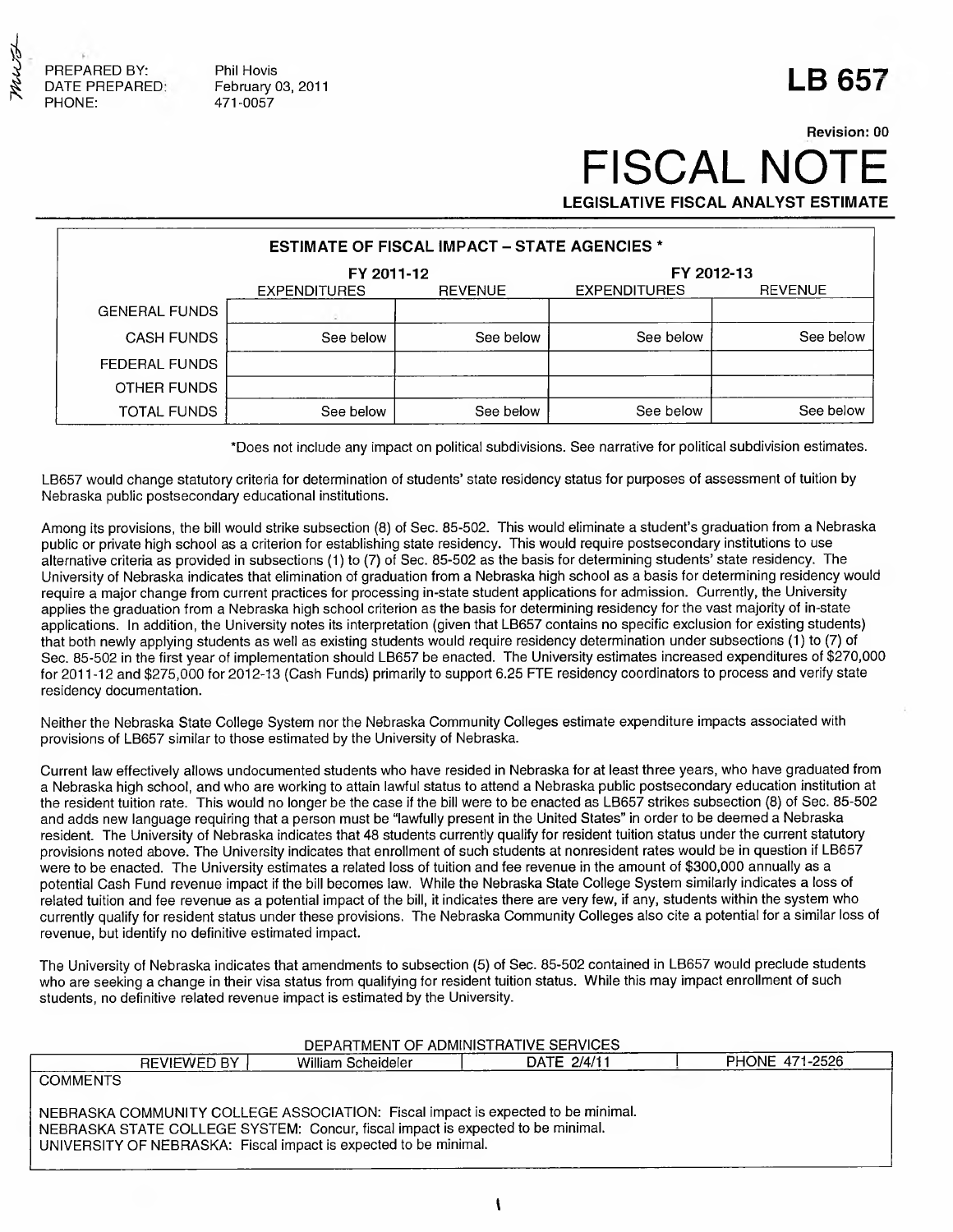RECEIVED-

**JAN 2 7 2011**

Date: 1/27/2011 Page 1 of 1

**FISCAL NOTE Excessions LB03** 

**Prepared By Baack, Dennis Date Prepared 1/27/2011 Prepared Phone 402-471-4685**

**N e b r a s k a C o m m u n i t y C o l l e g e A s s o c i a t i o n**

**Estimate Provided By State Agency or Political Subdivision**

|                    | FY 2011-2012 |         | FY 2012-2013 |         |
|--------------------|--------------|---------|--------------|---------|
|                    | Expenditures | Revenue | Expenditures | Revenue |
| General Funds      |              |         |              |         |
| Cash Funds         |              |         |              |         |
| Federal Funds      |              |         |              |         |
| Other Funds        |              |         |              |         |
| <b>Total Funds</b> |              |         |              |         |

#### **Explanation of Estimate:**

It may mean that there will be less students and thus less tuition. However, it is impossible to quantity any amount of impact.

**Major Objects of Expenditure**

|                | <b>Number of Positions</b> |              | FY 2011-2012 | FY 2012-2013 |
|----------------|----------------------------|--------------|--------------|--------------|
| Position Title | FY 2011-2012               | FY 2012-2013 | Expenditures | Expenditures |
|                |                            |              |              |              |
|                |                            |              |              |              |
|                |                            | Benefits     |              |              |
|                |                            | Operating    |              |              |
|                |                            | Travel       |              |              |
| Capital outlay |                            |              |              |              |
|                | lAid                       |              |              |              |
|                | Capital improvements       |              |              |              |
|                | Total                      |              |              |              |

<http://fiscal.unicam.state.ne.us/manager/FiscalNotePrint.asp?pk=4710> 1/27/2011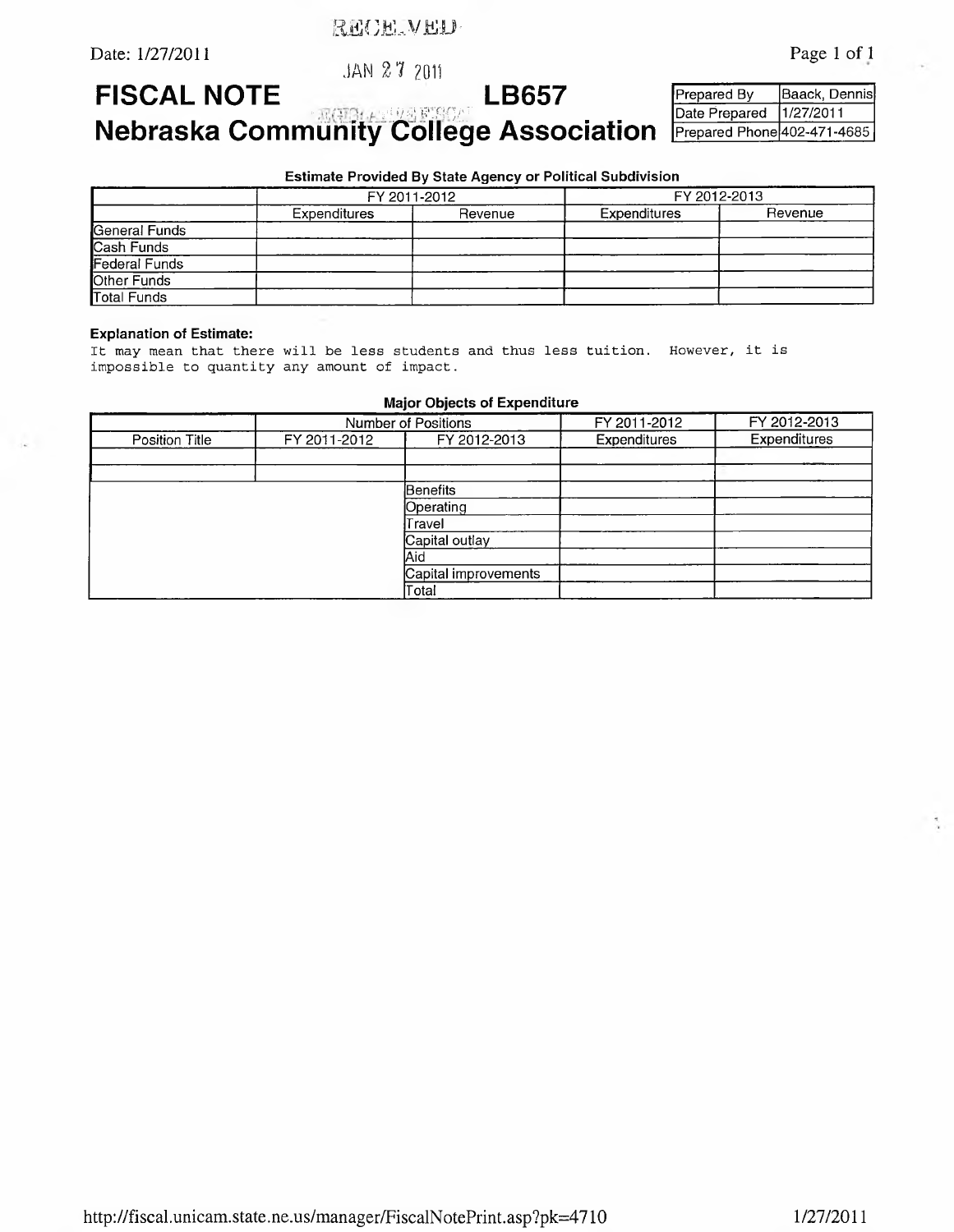**-Cl JL\*** Page 1 of 1

Date: 1/26/2011

# 5 *Orm*

# FISCAL NOTE LB657 Nebraska State College System

*■ioi*

**Prepared By Murphy, Carolyn**<br>Date Prepared 1/25/2011 **Date Prepared Prepared Phone 402-471-2505**

### **Estimate Provided By State Agency or Political Subdivision**

|                      | FY 2011-2012 |             | FY 2012-2013 |             |
|----------------------|--------------|-------------|--------------|-------------|
|                      | Expenditures | Revenue     | Expenditures | Revenue     |
| General Funds        |              |             |              |             |
| Cash Funds           |              | **minimal** |              | **minimal** |
| <b>Federal Funds</b> |              |             |              |             |
| Other Funds          |              |             |              |             |
| <b>Total Funds</b>   |              | **minimal** |              | **minimal** |

#### **Explanation of Estimate:**

LB657 would eliminate a provision of law allowing students who graduate from a Nebraska high School and who are working to attain lawful status to attend public postsecondary education at the resident rate. The NSCS has very few, if any, students who qualify for this status. Therefore, the fiscal impact is minimal, if any.

### **Major Objects of Expenditure**

|                       | Number of Positions |                      | FY 2011-2012 | FY 2012-2013 |
|-----------------------|---------------------|----------------------|--------------|--------------|
| <b>Position Title</b> | FY 2011-2012        | FY 2012-2013         | Expenditures | Expenditures |
|                       |                     |                      |              |              |
|                       |                     |                      |              |              |
|                       |                     | Benefits             |              |              |
|                       |                     | Operating            |              |              |
|                       |                     | Travel               |              |              |
|                       |                     | Capital outlay       |              |              |
|                       |                     | Aid                  |              |              |
|                       |                     | Capital improvements |              |              |
|                       |                     | Total                |              |              |